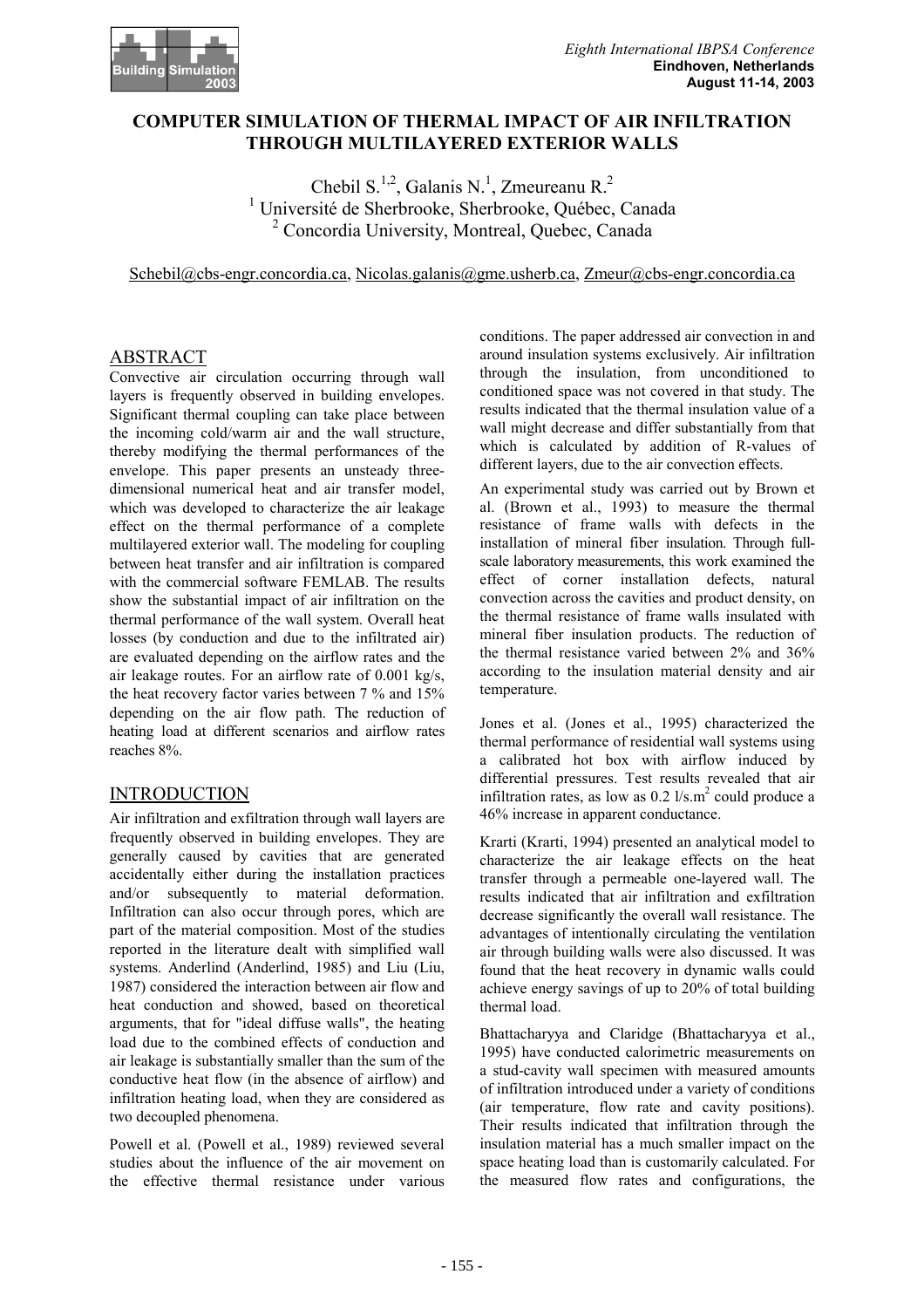Infiltration Heat Exchange Effectiveness (IHEE) has values between 16% and 70%, which indicates that in some cases, a significant reduction of heating load could be achieved. An analytical model based on fundamental heat exchange and mass transfer principles has been also developed and validated by the experimental results.

Claridge and Liu (Claridge et al., 1996) carried out experimental work to measure in/exfiltration heat recovery with different cavity positions and airflow rates applied in an outdoor test cell. Measurements showed that the heating load due to air infiltration ranged from –55% of the conventionally calculated values to +15%, depending on the air leakage rate, the airflow direction (infiltration or exfiltration), the solar radiation, and the cavity position.

Sherman and Walker (Sherman et al., 2000) have used CFD simulations for four simplified insulation/flow path cases to investigate infiltration heat recovery and to simulate sensible heat transfer in typical envelope constructions. The studied walls are made up of a central cavity (either empty or filled with glass-fiber insulation), an exterior plywood sheathing, and an interior plywood layer. The results of the CFD simulations showed that infiltration heat recovery can have a substantial effect on the heat loss prediction, and that traditional methods may greatly over predict the infiltration load by 80% to 95% at low leakage rates, and by about 20% at high leakage rates. While the CFD simulations provided useful information for comparison purpose, the authors developed also a simplified physical model to be used by engineers and building designers when estimating the heating and cooling loads due to infiltration.

The literature review described in this paper showed that heating load due to infiltration is usually overestimated since the heat recovery effects within the exterior walls are neglected. All the studies presented above considered only simple wall configurations.

This paper presents a numerical model of transient 3-D heat and air transfer phenomena in a complete wall system to evaluate the air leakage effects on typical multilayered wall performances. The temperature profiles within the wall system and the heat flux along the inner and outer wall surfaces are analyzed to show the effect of airflow on heat transmission through actual building envelopes. Modeling the coupling between heat transfer and air infiltration is compared with the commercial software FEMLAB. Heat losses by conduction and due to the infiltrated air are evaluated in terms of the airflow rates and the infiltration path.

### MODEL DESCRIPTION

The multilayered wall system presented in this work is typically used in North America. A detailed cross horizontal section is shown in Figure 1. The brick layer  $\bullet$  is followed by an air gap  $\bullet$  and plywood sheathing  $\bullet$ . Then, generally comes the insulation layer  $\Theta$  standing between the vertical and horizontal wood studs  $\bullet$ . The interior side of the wall is covered with a gypsum board layer  $\Theta$ . When the plywood and gypsum board are not well connected with the studs (due to installation practices and/or material deformation/defects), air cavities may exist around the different interfaces. Cavity positions are described on figure 1 (layer  $\bullet$ : Cav1 to Cav5; layer  $\bullet$ : Cav10 to Cav14). Cavities between the stud/insulation interfaces (Cav6 to Cav9) may also be present. Eventually, a shortcut crack along the whole wall thickness could also exist (Cav0  $\bullet$ ), for instance underneath the window frame.

All these cavities (Cav0 to Cav14) might be the possible leakage routes for the outside cold air when infiltration occurs.

The multilayered wall is subject to different heat transfer mechanisms:

- 1. Heat conduction in each material.
- 2. Convection and radiation on both exterior and interior sides.
- 3. Natural convection occurring inside the air gaps of layer  $\bullet$  and the cavities Cav0 to Cav14.
- 4. Radiation between the surfaces of different layers.



Figure 1: Horizontal section of a typical wall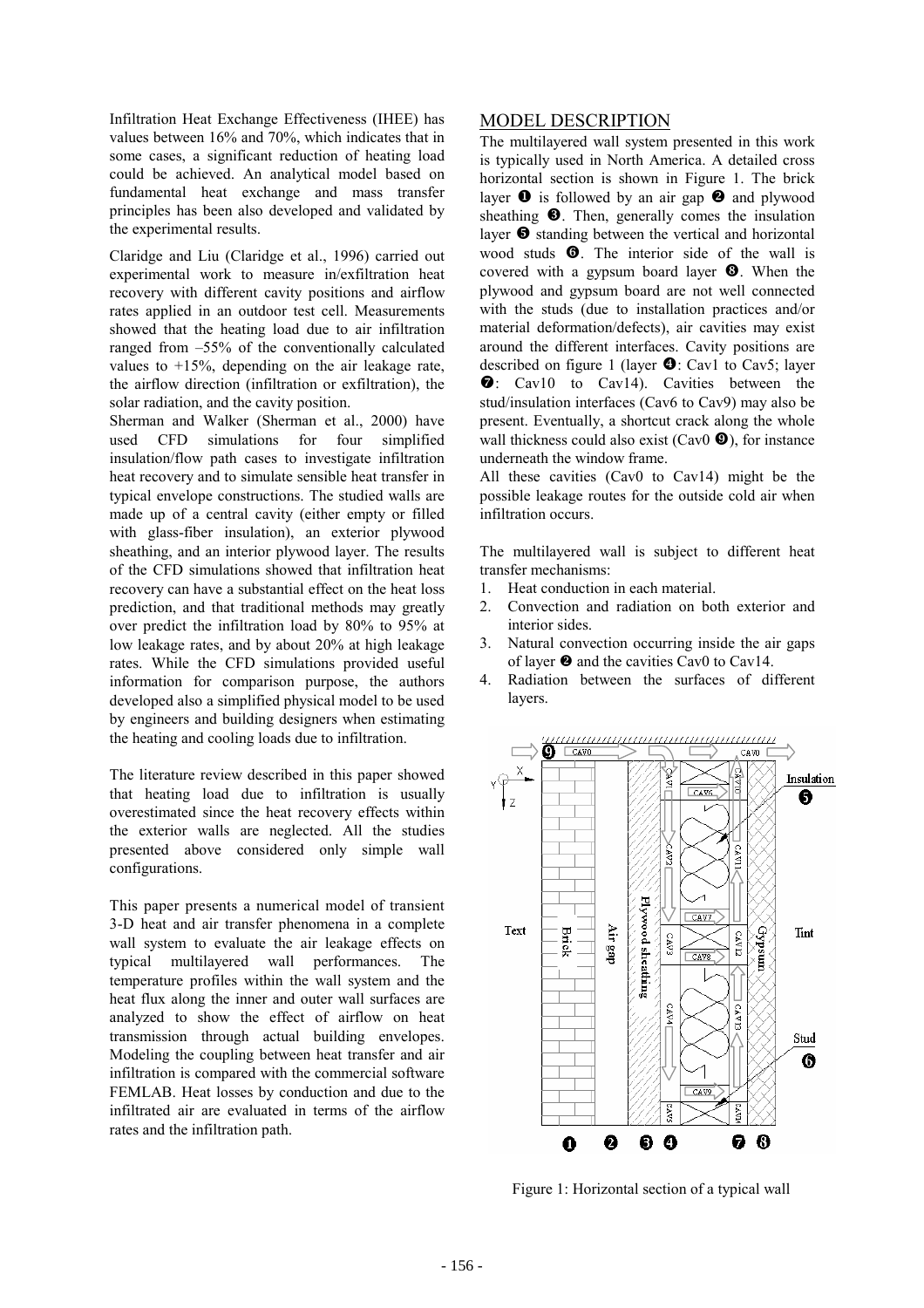- 5. When air flows from outside into the conditioned space (infiltration), forced convection might occur inside the cavities.
- 6. The top, bottom, left and right sides of the wall are subjected to constant fluxes  $Q_{top}$ ,  $Q_{bottom}$ ,  $Q_{left}$ and  $Q_{right}$  (W/m<sup>2</sup>). In this paper, the adiabatic conditions are assumed on the perimeter of the considered wall  $(Q_{\text{top}} = Q_{\text{bottom}} = Q_{\text{left}} = Q_{\text{right}} = 0)$ .

The following coordinates system is selected: OX is normal to the wall, OY is vertical, and OZ is horizontal along the wall. The driving force for air leakage is a pressure differential due to wind and temperature differences between inside and outside. In this paper, the airflow rate through the wall is supposed to be constant.

### METHODOLOGY

The three-dimensional heat conduction within each material is governed by Fourier's transient equation. The thermal properties are assumed to be isotropic, and independent of time and temperature.

At the inner and the outer wall surfaces (bricks and gypsum board), the combined film convection coefficients are respectively,  $h_{int}$  and  $h_{ext}$ . These coefficients are assumed constant.  $T_{int}$  is the indoor temperature and  $T_{ext}$  is the sol-air temperature at the outside surface defined as:

$$
T_{ext}(t) = T_{out}(t) + I(t) \cdot \alpha / h_{ext}
$$
 (1)

Time-varying  $T_{out}(t)$  and solar radiation data for a typical winter day are used for  $T_{ext}(t)$  calculation. Absorptivity  $\alpha$  of brick is taken 0.63 (ASHRAE Fundamentals, 1993).

The sol-air temperature follows generally a sinusoidal variation with a mean value, a maximum and a minimum depending on the weather data.

It is assumed that there is no perfect contact at the common boundary of two consecutive layers (e.g., brick and plywood). In that case, all air cavities described in Figure 1 are separated by air. The heat flow across each cavity is mainly affected by the nature of the boundary surfaces and the air space thickness.

When the air infiltration is not considered, heat exchange across the cavity occurs by radiation and natural convection. The radiation heat transfer between two parallel surfaces is normally calculated by a non-linear formulation in terms of the temperature and the properties of each surface. However, in order to simplify the calculations in this paper, a simplified model was used; the radiation heat flow in a "Cavity p**"** is estimated in terms of the mean temperature  $T_m$  of the boundary surfaces and the emissivity of each surface (Hollands et al. 1973):

$$
h_{\text{cavp rad.}} = 0.227 \ \varepsilon_{\text{eff air}} \left[ (T_m + 273)/100 \right]^3 \tag{2}
$$

 $\varepsilon_{\text{eff}}$  air is the effective emissivity calculated in terms of the emissivity of each surface. 0.227 comes from  $100<sup>3</sup>x4x\sigma$ , coefficient which appears when linearizing the Stefan-Boltzmann equation.

The convection heat transfer is affected by the orientation of the air space, the heat flow direction, the air and surface temperatures, and the cavity dimensions.

Hollands and Konicek (Hollands et al. 1973) found that in vertical cavities, at Grashof number  $Gr<sub>δ</sub> \leq 8000$  the airflow consists of one large rotating cell, and in this case the heat transfer occurs essentially by conduction. As the Grashof number is increased beyond this value, the convection heat transfer becomes significant.

The correlation of Nusselt number developed by Jakob for vertical enclosed space was used to determine the convective heat coefficient " $h_{\text{cavp\_conv}}$ " (Jakob, 1949):

$$
Nu_{\delta} = 0.18 * Gr^{0.25} * (Hwall/\delta)^{1/9}
$$
 (3)

The total heat transfer coefficient hcav<sub>p</sub>, within a "Cavity p**",** delimited by two consecutive layers (e.g., plywood and insulation) and considering both convection and radiation heat transfer, is expressed as follows:

$$
h\text{cav}_p = h_{\text{cavp rad.}} + h_{\text{cavp conv}} \tag{4}
$$

For narrow air spaces, defined as those for which the product of the temperature difference (in Kelvin) and the cube of the space thickness (in millimeters) is less than 27000 (for heat flow horizontally or downward), or less than 9000 (for heat flow upward), convection is practically suppressed (ASHRAE Fundamentals, 2001). This case was not yet implemented in the numerical model.

In case when air infiltration occurs, the heat and mass transfer phenomena are coupled. The different possible airflow routes through the wall system, which are considered in this paper, are showed with arrows in Figure 1.

#### Assumptions:

- 1. Every cavity has a fixed thickness along the entire wall height.
- 2. The airflow coming into the wall passes through the cavity Cav0.
- 3. At the entrance of Cav0, the air temperature is equal to the outdoor air temperature  $(T<sub>out</sub>)$ .
- 4. No infiltration occurs in layer  $\bullet$  and in cavities 5 (Cav5) and 14 (Cav14).
- 5. Although the airflow can occur either through the material pores or through air cavities along insulation interfaces, in this study, only infiltration along insulation interfaces is considered.
- 6. Mass flow rate for each cavity is given.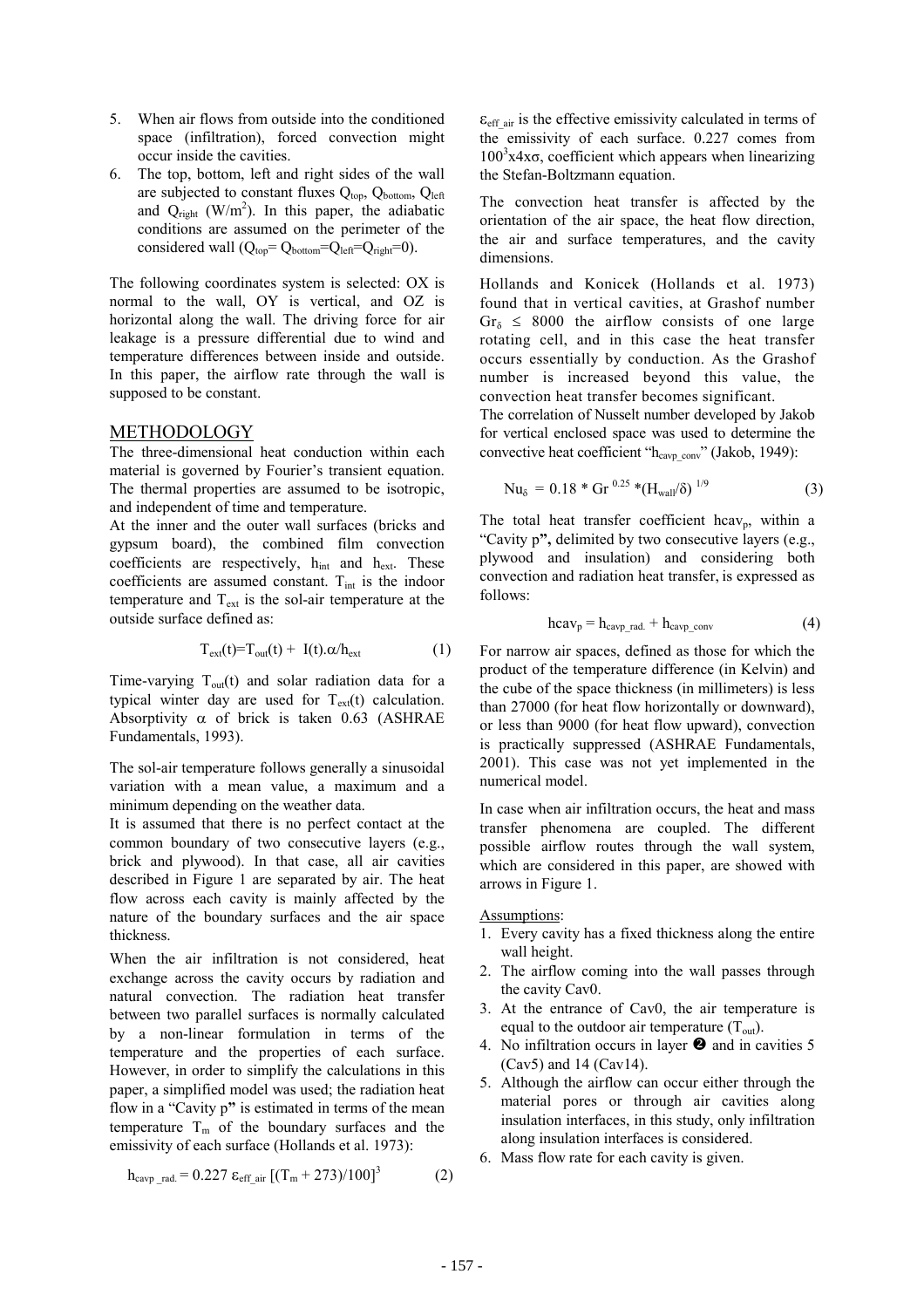In this study, the airflow in each cavity is considered to be one-dimensional: in the direction of OZ for Cav1 to Cav5 and Cav10 to Cav14, and in the direction OX for Cav0 and Cav6 to Cav9.

The simplified modeling of coupled heat and mass transfer phenomena was presented in a previous communication (Chebil et al., 2002).

In the case of laminar flow (Re<2000; covering most of the airflow rate cases occurring along wall interfaces), the following Nusselt number correlations for forced convection ( $Nu<sub>f</sub>$ ) was used (Kohonen et al., 1987):

$$
Nu_f = 1.85
$$
 (Re.Pr.D<sub>h</sub>/ $H_{wall}$ )<sup>1/3</sup> if Re.Pr.D<sub>h</sub>/ $H_{wall}$  > 70

Nu<sub>f</sub>=7.54 if Re.Pr.D<sub>h</sub>/H<sub>wall</sub>≤70 (5)

Similar to the previous case above with natural convection, when air infiltration occurs in a "Cavity n", the overall heat transfer coefficient hcav<sub>n</sub> is expressed as a sum taking into account both convection and radiation heat transfer coefficients (Equation 4 applies also to "Cavity n").

### SIMULATION

A numerical model of transient 3-D heat transfer in a wall system was developed using the finite difference method. A fully implicit scheme was used for the discretization of Fourier's equation.

The Tri-Diagonal-Matrix Algorithm (TDMA) method was used to solve the above linear discretized equations. For faster convergence, OX was chosen as a line-by-line sweep direction (Patankar, 1980) .

# RESULTS AND ANALYSIS Preliminary validation

For validation purposes, the numerical estimates of transient heat flow on the inside and outside surfaces were compared with results obtained with the conduction transfer function (CTF) method. Since this method does not consider air infiltration across the wall system and is restricted to one-dimensional heat transfer, the proposed model was applied to a wall without studs, composed only of parallel layers (ASHRAE Fundamentals, 1993). This comparison was presented in previous communication (Chebil et al., 2002).

The numerical results for the case with air infiltration were compared with the results obtained with the commercial software FEMLAB (FEMLAB, 2001). This program is a Matlab-based modeling and simulating tool that solves science and engineering phenomena governed by ordinary and partial differential equations (PDE), using the finite element

method. Applications combine multiphysics with built-in computer-aided design tools, including coupling between heat transfer and fluid airflow. The software is designed to simulate systems of coupled PDEs, for 1D, 2D or 3D phenomena, non-linear and time dependent.

For comparison purposes, the wall described in Figure 1 was reduced to layers  $\mathbf{0}, \mathbf{\Theta}, \mathbf{\Theta}, \mathbf{\Theta}$  and  $\mathbf{\Theta}$ . The simplified configuration is shown in Figure 2. In that case, the airflow is supposed to go into

cavity Cav1 and to leave from Cavity Cav5. The thicknesses of cavities Cav0, Cav6 to Cav9, and Cav10 to Cav14 were reduced to 1E-6 m; studs (layer  $\Theta$ ) were assumed to have the same thermal properties as the insulation layer  $\bullet$ .



Figure 2: Simplified wall for validation with FEMLAB

A steady-state case was used. The simplified wall to model has the following characteristics (ASHRAE Fundamentals, 1993):

- 50 mm brick (K=0.72 W/m.K; k=4.5E-7 m<sup>2</sup>/s);
- 5 mm plywood (K=0.21 W/m.K; k=1.1E-7 m<sup>2</sup>/s);
- 3 mm air gap;
- 50 mm fibre glass (K=0.046 W/m.K; k=3.4E-6 m<sup>2</sup>/s);
- 15 mm gypsum  $(K=0.727 \text{ W/m.K}; k=5.4E-4 \text{ m}^2/\text{s});$
- The inside and outside surface resistances  $h_{int}$  and  $h_{ext}$  are assumed 8 and 34 W/m<sup>2</sup>.K, respectively;
- The wall is 2.5 m high and 1.238 m wide:
- The air is entering at  $-20^{\circ}$ C (K=0.0235 W/m.K; Cp=1009 J/kg.K; v=11.42E-6 m<sup>2</sup>/s; p=1.311 kg/ m<sup>3</sup>; β=3.95E-3 K<sup>-1</sup>).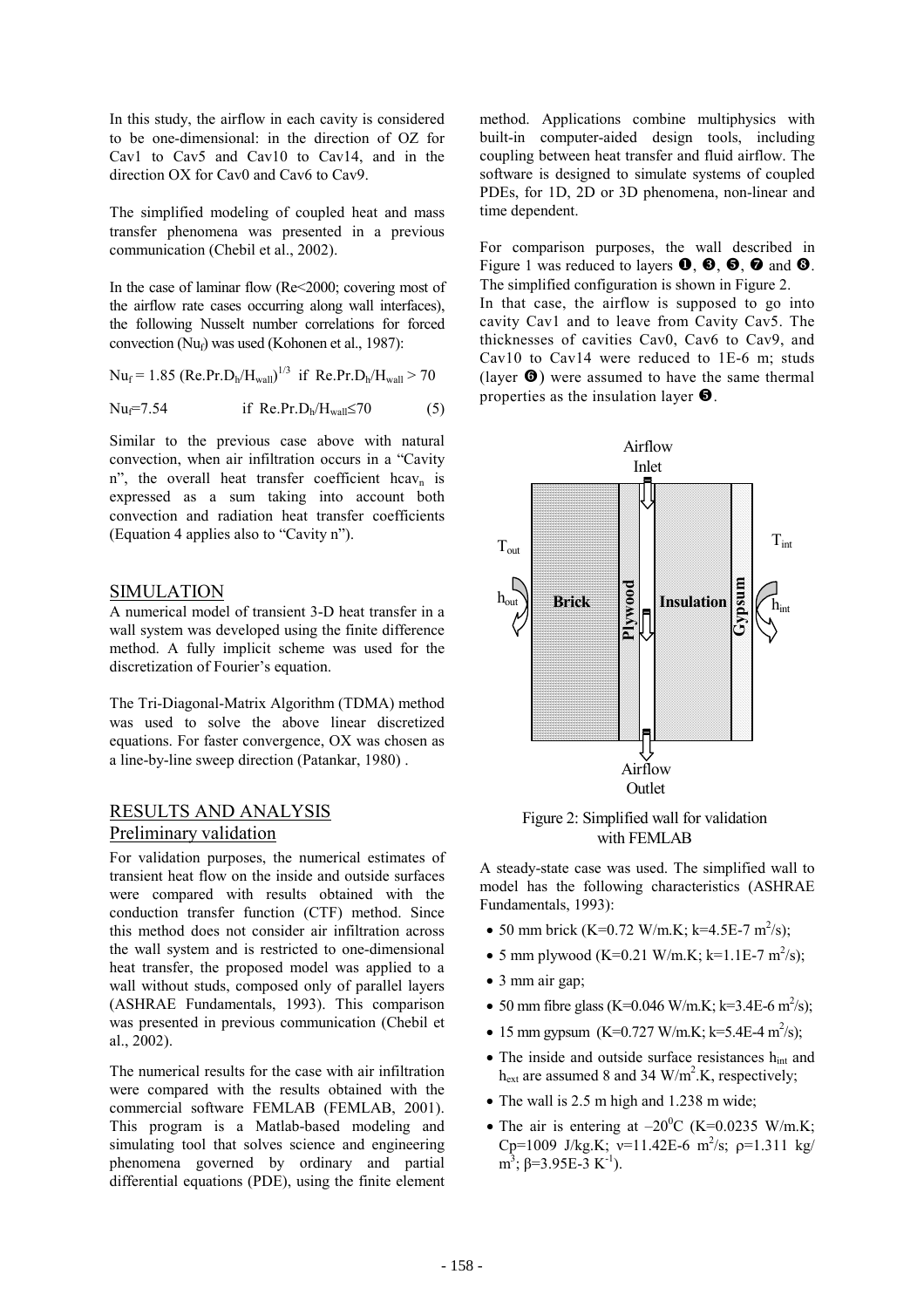The exterior and interior temperatures are -20 $\mathrm{^0C}$  and  $+20$ <sup>o</sup>C, respectively. Three different airflow rates were considered: 0.001, 0.005 and 0.01 kg/s. The numerical results presented in Figure 3 show a good agreement with the FEMLAB simulation. Air temperature through the cavity estimated by the model is about 0.5K higher than the FEMLAB prediction.

Several variables influence the heat exchange between the infiltrated airflow and the wall structure. The most significant parameters are flow rate and air leakage route (Krarti, 1994). These are considered in



Figure 3: Air temperature through the cavity: numerical versus FEMLAB results

the following sections.

# Wall performance analysis: impact of air leakage route

For the rest of this study, the typical wall is composed of the following layers with the same thermal properties as before (Figure 1):

- 100 mm brick:
- 25 mm air gap  $(\mathbf{\Theta})$ ;
- 12 mm plywood;
- Three wood studs (140x38 mm): two studs are installed on the perimeter of the wall, while the third is in the middle of the wall  $(\mathbf{\Theta})$  in Figure 1). The distance between the studs is 600 mm.
- 140 mm fibreglass;
- 15 mm gypsum;
- The inside and outside surface convection coefficients hint and hext are assumed 8 and 34  $W/m<sup>2</sup>$ .K respectively;

• The wall is 2.5 m high and 1.24 m wide.

For this study, the calculations have been carried out for constant outside conditions, with a sol-air temperature of -20 $\mathrm{^{0}C}$  and an interior air temperature of  $+20$  °C. The air leakage comes in through cavity Cav0 at -20 $\mathrm{^0C}$ .

To study the effect of the cavity opening positions through the wall, the following scenarios were proposed (see arrows in Figure 1):

- **SC0**: Infiltration through cavity Cav0 across the whole wall thickness.
- **SC1**: Infiltration through cavities Cav0, Cav1, Cav6, Cav10 and Cav0.
- **SC2**: Infiltration through cavities Cav0, Cav1, Cav2, Cav3, Cav8, Cav12, Cav11, Cav10 and Cav0.
- **SC3**: through cavities Cav0, Cav1, Cav2, Cav3, Cav4, Cav9, Cav13, Cav12, Cav11, Cav10 and Cav0.

Cavities are 3 mm thick. The airflow rate is assumed  $0.005 \text{ kg/s}.$ 

Heat flux on the interior and exterior surfaces is calculated by the numerical method at every time step as follows:

$$
Q_{int} = \frac{h_{int}}{N} \sum_{i=1}^{N} (T_{int\_wall\_side} - T_{int})_i
$$
 (9)

$$
Q_{ext} = \frac{h_{ext}}{N} \sum_{i=1}^{N} (T_{ext} - T_{ext\_wall\_side})_i
$$
 (10)

T<sub>int wall side</sub>: temperature on the interior wall surface.  $T_{ext\{wall\ side\}}$ : temperature on the exterior wall surface. N: number of nodes i.

Figure 4 shows the increase of air temperature from the inlet point (Cav0 on the outer surface) to the outlet (Cav0 on the inner surface) with the leakage route length (L).

With the scenario SC0, the air leakage would take the short cut leading to the interior side of the room. The heat exchange surface between the mass of air and the wall components is restricted to the wall thickness. At the outlet (the inner side of the wall), the air recovered  $5^0$ C. With longer leakage routes (for instance scenario SC1), the temperature difference of the flowing air between the inlet and the outlet is about  $7.5^{\overline{0}}C$ . This heat recovery phenomenon increases significantly with scenarios SC2 and SC3 where the air temperature variations through the cavities are visibly more pronounced.

As shown in Figure 4, the average heat loss through the wall is a function of the air leakage route length, varying from 17.70  $W/m^2$  for the shortest path SC0, to  $63.24$  W/m<sup>2</sup> for the longest one SC3.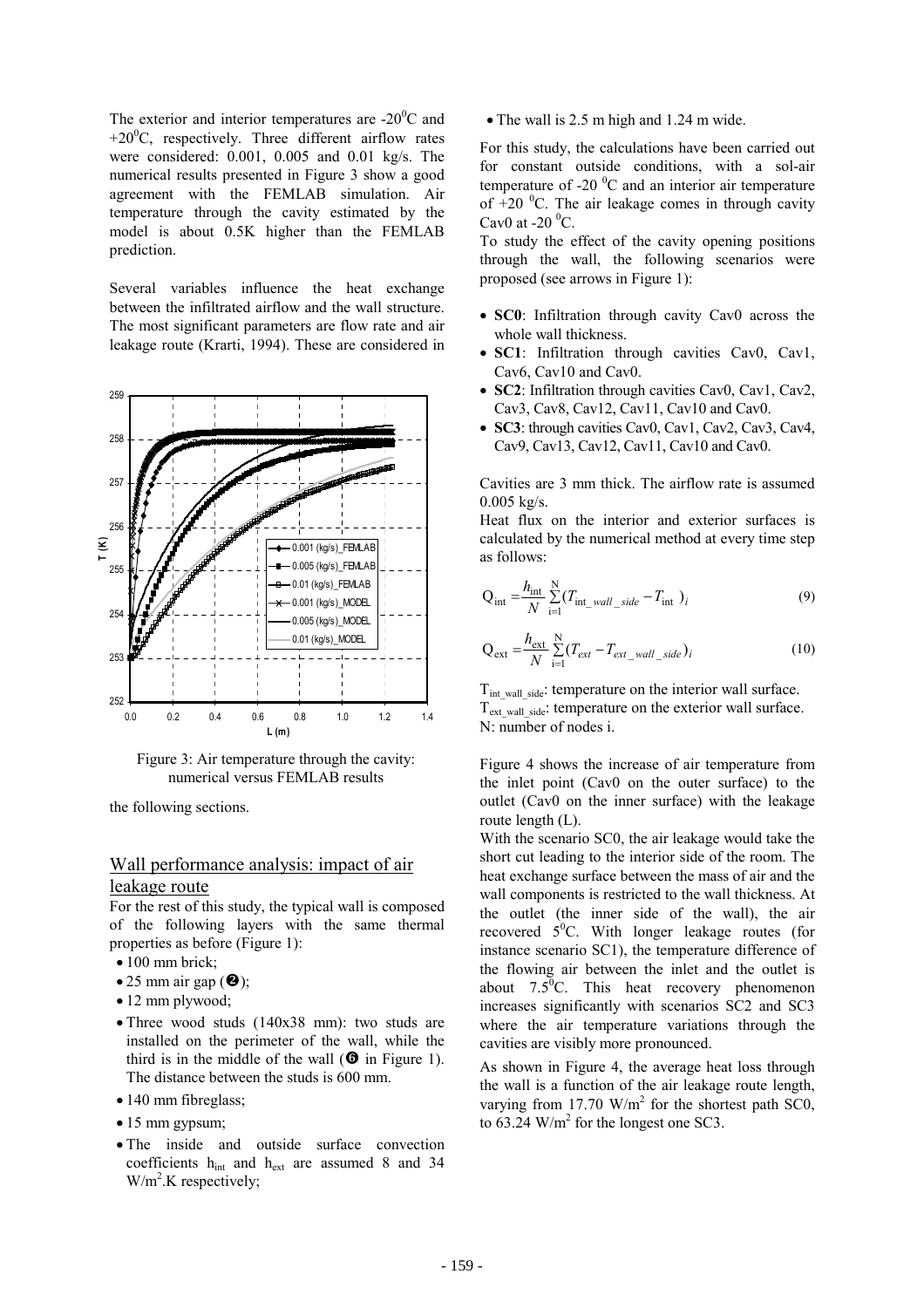

Figure 4: Air temperature progression inside the cavities with the different scenarios

# Combined effect of the airflow rates and leakage routes on the wall performance

The airflow rate is a significant parameter affecting the thermal wall performances. The four scenarios (SC0, SC1, SC2 and SC3) described earlier were used with different airflow rates (0.001, 0.005 and  $0.01 \text{ kg/s}$ ).

The studs (layer  $\bullet$ ) cause thermal bridging in the wall system, and as a consequence of the air infiltrating through the cavities, the heat flow is bidimensional (in OX and OZ directions) across the thickness of the wall.

To study the effect of the air leakage route on the wall system performances, the thermal resistance  $R_{wall}$ was defined as follows:

$$
R_{\text{wall}} = \frac{1}{N.Q_{\text{int}}} \sum_{i=1}^{N} (T_{\text{int\_wall\_side}} - T_{\text{ext\_wall\_side}})_i \quad (11)
$$

Where "N" indicates the number of nodes on the interior or exterior sides of the wall.  $Q_{int}$  (W/m<sup>2</sup>) is the average heat flux calculated at the interior surface (Equation 9).

When the airflow enters the wall and travels through cavities (according to the leakage route) before entering the house, the overall wall resistance is degraded. Figure 5 evaluates the effect of the washing air on  $R_{wall}$  with different scenarios and airflow rates. With relatively short leakage routes (scenarios SC0 and SC1), the overall resistance is not significantly affected by the airflow rate. Compared to the wall

without any infiltration,  $R_{wall}$  is reduced by about 9%.



Figure 5: Wall thermal resistance with different scenarios and airflow rates

With longer leakage routes (SC2 and SC3), the overall resistance is degraded significantly (decreasing by about 30% to 90%).

The heating load of a building could be divided into:

- Heat loss through the wall system  $(Q_{\text{int}})$ .
- Heating load required to heat the air infiltration entering the house (M.C<sub>p</sub>. $\Delta T$ ), which can account according to the literature of up to 50% to 60% of the total space load.

Figure 6 illustrates the heating load at different scenarios and airflow rates. Comparing the cases with and without infiltration, the results show the significant effect of the air intrusion on the total heating load. For instance, an increase of about 100% is noticed with scenario SC3 and a rate of 0.001 kg/s.

The heat recovery factor, ε, as introduced by Claridge and Bhattacharya to account for all of the thermal interaction between leaking air and building walls, including the effect on conductive heat loss, is calculated as follows (Claridge et al., 1990):

$$
\varepsilon = 1 - \frac{(Q - Q_0) \cdot A}{M \cdot C p \cdot \Delta T}
$$
 (12)

 $Q$  (W/m<sup>2</sup>): is the total heating load considering the coupling between heat and air transfer  $(Q= Q_{int} +$ Heating load due to infiltration);  $Q_0$ : is the conduction load when there is no infiltration (10.98 W/m<sup>2</sup> for this wall);  $\Delta T$  is the temperature difference between inside and outside  $(40^{\circ}C)$ ; M is the mass flow rate of infiltrated air (kg/s); A is the wall area.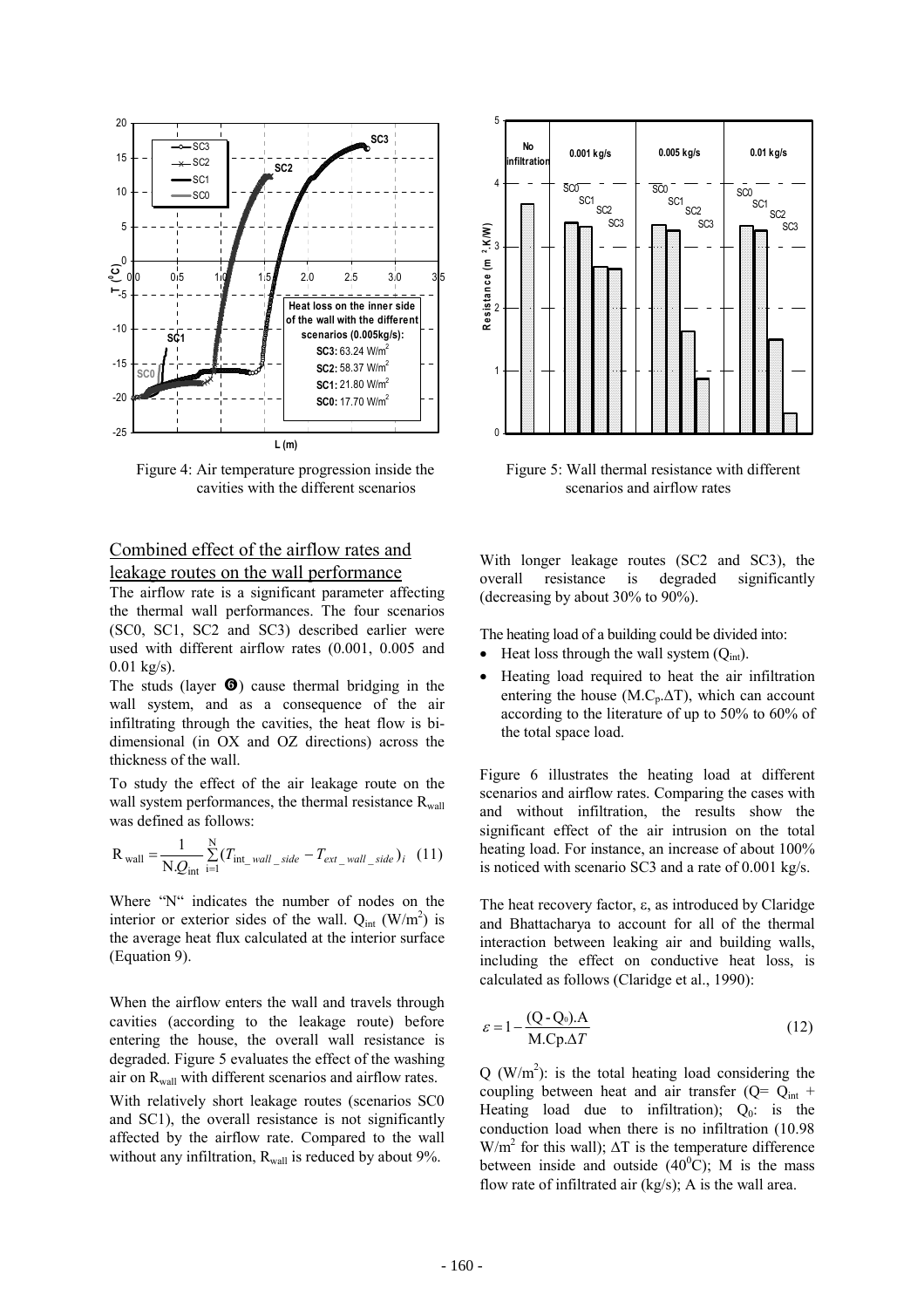

Figure 6: Heating load at different scenarios and airflow rates

Table 1 shows the heat recovery factor, ε, at different scenarios and airflow rates. With the three airflow rates tested during this study, the total heating load is reduced for longer air leakage route (SC2 and SC3).

Table 1: Heat recovery factor at different scenarios and airflow rates

| Scenario<br>(Path (kg/s)) | 0<br>(W/m <sup>2</sup> ) | $M.Cp.\Delta T/A$<br>(W/m <sup>2</sup> ) | £.<br>$(\%)$ |
|---------------------------|--------------------------|------------------------------------------|--------------|
| SC0 (0.001)               | 22.97                    | 12.90                                    | 7.1          |
| SC1 (0.001)               | 22.89                    | 12.90                                    | 7.7          |
| SC2 (0.001)               | 22.27                    | 12.90                                    | 12.5         |
| SC3 (0.001)               | 21.97                    | 12.90                                    | 14.8         |
| SC0 (0.005)               | 74.62                    | 64.52                                    | 1.3          |
| SC1(0.005)                | 74.59                    | 64.52                                    | 1.4          |
| SC2 (0.005)               | 70.74                    | 64.52                                    | 7.4          |
| SC3 (0.005)               | 70.53                    | 64.52                                    | 7.7          |
| SC0(0.01)                 | 139.06                   | 129.03                                   | 0.7          |
| SC1(0.01)                 | 139.05                   | 129.03                                   | 0.8          |
| SC2(0.01)                 | 134.59                   | 129.03                                   | 4.2          |
| SC3(0.01)                 | 132.47                   | 129.03                                   | 5.8          |

Cold air recovers heat all the way long before reaching gradually the inner side temperature. With the air leakage routes SC0 and SC1, a shortcut is created between the exterior and the interior sides of the wall, resulting in a less effective heat exchanger. The heat recovery is significant with an airflow rate of 0.001 kg/s as the factor ε takes values between 7% and 15%. Lower rates, which can occur in energy efficient houses, might lead to higher heat recovery factor ε.

When the overall heating load is evaluated with the steady-state conventional method, the heat loss  $(Q_0)$ through the wall system is underestimated (since the effect of air infiltration on the heating load at the interior surface is neglected), and the heating load required to heat the infiltrated air entering the house is overestimated (when neglecting the heat recovery through the wall layers). To characterize the actual air leakage effect on the wall performance, the overall heating load calculated numerically  $(Q = Q<sub>int</sub> + Heating load due to inflation)$ was compared to the one calculated with the steady-state conventional method  $[Q_0+(M\text{Cp}(T_{int}-T_{ext}).A^{-1})]$ . The Reduction of Heating Load (RHL) is defined as:

$$
RHL\!\!=\!\![Q\!\!-\!\!(Q_0\!\!+\!M\!Cp\,(T_{\text{int}}\!\!-\!\!T_{\text{ext}})\!A^{\text{-}1}\!]/\!(Q_0\!\!+\!M\!Cp\,(T_{\text{int}}\!\!-\!\!T_{\text{ext}})\!A^{\text{-}1}\!]\,\,(13)
$$

RHL is presented in Figure 7 at different scenarios and airflow rates. The reduction was significant for long airflow paths (SC2 and SC3), varying between 4% and 8%.



Figure 7: The overall reduction of heating load at different scenarios and airflow rates

### CONCLUSIONS AND FUTURE WORK

The results show the significant effect of airflow on the thermal performance of the wall. Heating load is evaluated depending on the air leakage route and the airflow rate. The wall behaves as a heat exchanger. In the case of air flowing at a rate of 0.001 kg/s through the cavities, the heat recovery factor,  $ε$ , has values between 7 % and 15% depending on the flow path. For the different scenarios and airflow rates tested, the reduction of heating load reaches 8%.

In future work, the calculation of air mass flow rate in terms of a given pressure difference (between outside and inside) and physical characteristics of air cavities (thickness, length, etc.), will be implemented in the